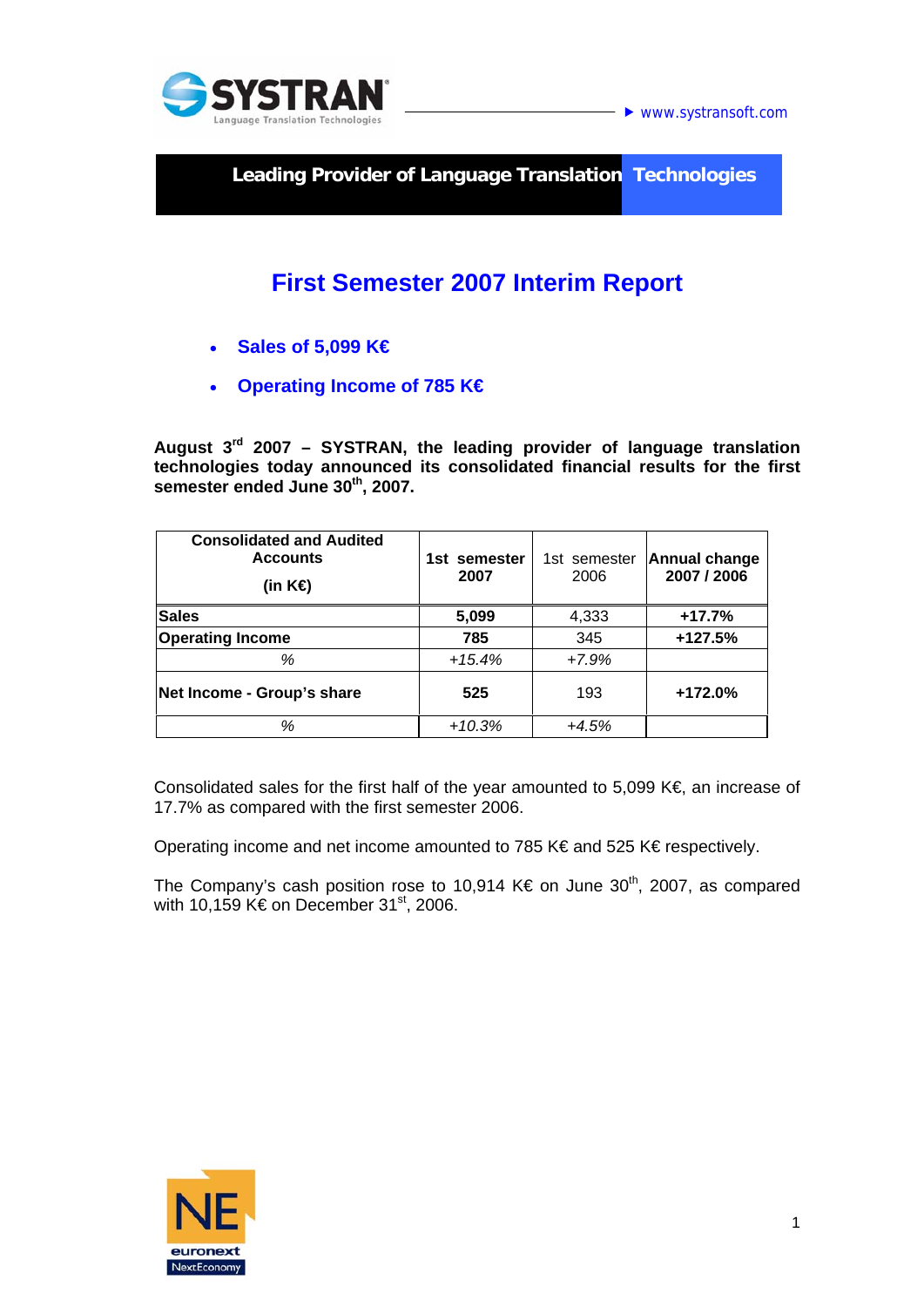## **Activities - First Semester 2007**

| In K€                        | 1st<br>semester<br>2007 | In<br>%<br>of total | 1st<br>semester<br>2006 | In<br>%<br>of total | <b>Annual</b><br>change<br>2007 / 2006 |
|------------------------------|-------------------------|---------------------|-------------------------|---------------------|----------------------------------------|
| <b>Software Publishing</b>   | 4,017                   | 78.8%               | 2,950                   | 68.1%               | $+36.2%$                               |
| <b>Professional Services</b> | 1,082                   | 21.2%               | 1,383                   | 31.9%               | $-21.8%$                               |
| <b>Consolidated Sales</b>    | 5,099                   | 100.0%              | 4,333                   | 100.0%              | $+17.7%$                               |

Sales generated from software licenses totaled 4,017 K€, an increase of 36.2% as compared with the first semester of 2006. This growth is the result of the successful release of the new version 6 launched in February 2007.

Professional Services sales amounted to 1,082 K€, a decrease of 21.8% as compared with the first semester of 2006.

## **S** Outlook

License sales are expected to grow in 2007 and the company continues to reinforce its sales and marketing teams.

SYSTRAN's efforts are now focused on the development and release of its version 6 Server Product line and Online Services solutions.

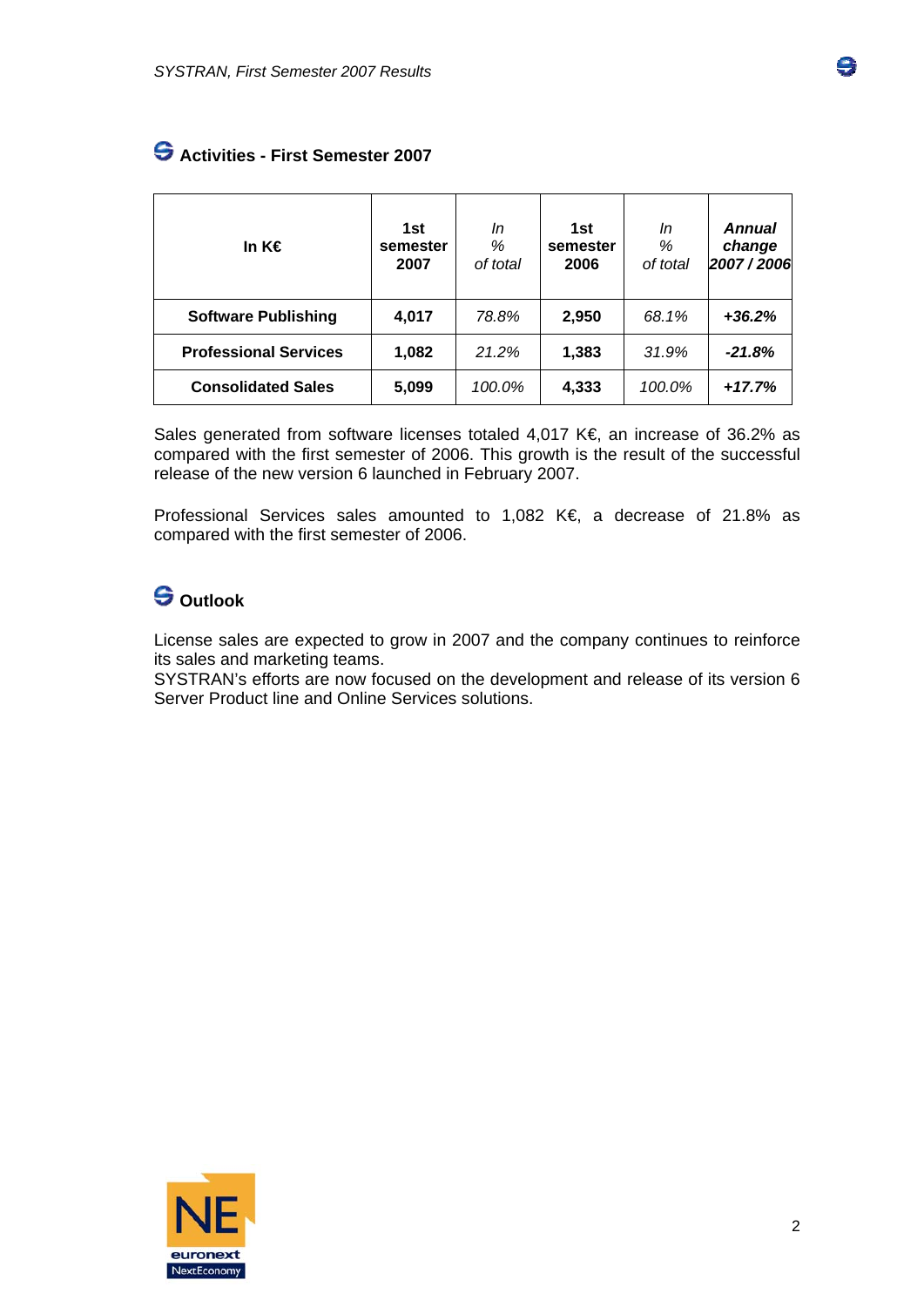

SYSTRAN is the market leading provider of language translation software products and solutions for the desktop, enterprise and Internet that facilitate communication in 52 language combinations and in 20 vertical domains. With over three decades of expertise and research and development, SYSTRAN's software is the choice of leading global corporations, portals including AltaVista™, Google™, Yahoo!®, and Wanadoo, and public agencies like the US Intelligence Community and the European Commission.

Use of SYSTRAN products and solutions enhance multilingual communication and increase user productivity and time-savings for B2E, B2B and B2C market segments as they deliver real-time language solutions for search, content management, online customer support, intra or inter company collaboration, and eCommerce.

SYSTRAN is headquartered in Paris, France with a North American office located in San Diego, California, USA.

SYSTRAN (Code ISIN FR0004109197, Bloomberg: SYST NM, Reuters: SYTN.LN) is listed on EuroList Paris, *Compartiment C*, and is member of Euronext's Next Economy segment. For more information, visit www.systransoft.com

## *Contact*

Dimitris SABATAKAKIS, Chairman & CEO Telephone: +33 (0)1 47 96 86 86 Fax: +33 (0)1 46 98 00 59 Email: sabatakakis@systran.fr

Revenue for the third quarter 2007 ending on September  $30<sup>th</sup>$ , 2007 will be announced on November  $9<sup>th</sup>$ , 2007.

This Press Release is available for download at: http://www.systransoft.com/index/About-Systran/Investors/Financial-Releases